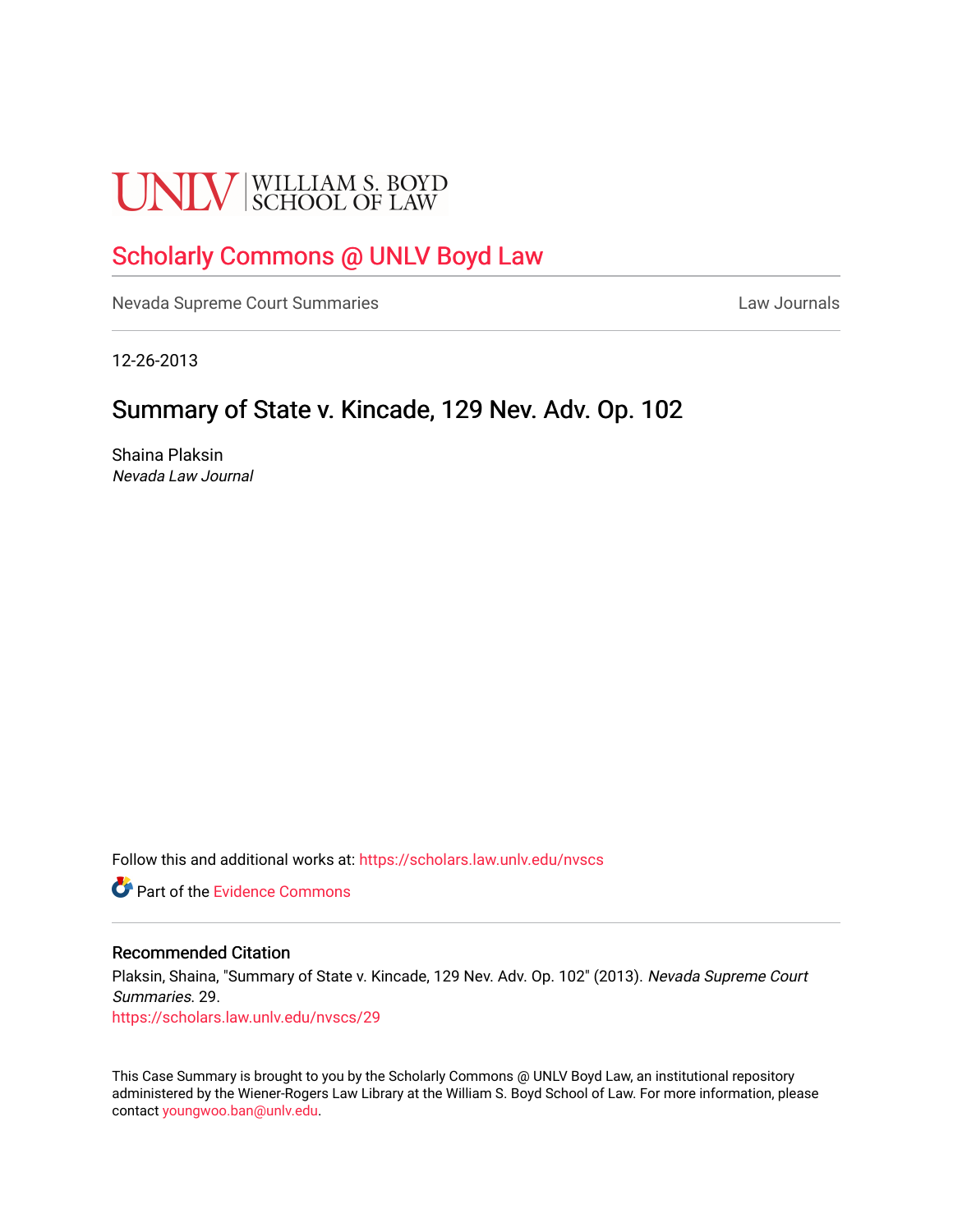*State v. Kincade*, 129 Nev. Adv. Op. 102 (Dec. 26, 2013)<sup>1</sup>

### CRIMINAL PROCEDURE: EXCLUSION OF EVIDENCE

#### **Summary**

The Court determined whether the district court properly excluded evidence seized pursuant to a search warrant that did not comply with NRS 179.045(5) because it failed to include either a statement of probable cause or the affidavit upon which probable cause was based.

#### **Disposition**

A search warrant that fails to comply with NRS 179.045(5) triggers exclusion. This decision reaffirms the Nevada Supreme Court's decision in *State v. Allen*<sup>2</sup> ("*Allen*  $I\!I\!I$ <sup>\*</sup>) despite the U.S. Supreme Court's contrary holding in *United States v. Grubbs*<sup>3</sup> because a state may provide broader protections to its citizens than those provided by the U.S. Constitution.

### **Factual and Procedural History**

During an investigation of respondent Michael Kincade for sexual abuse, the Lincoln County Sheriff's Department filed an affidavit for a warrant to search Kincade's residence. Although the warrant was granted, when it was served on Kincade, it failed to included either a statement of probable cause or the affidavit upon which the warrant had been granted. The search yielded pornographic images of children on Kincade's computer.

After the State filed criminal charges, Kincade moved to suppress the evidence found on his computer. The district court granted the motion based on the conclusion that the search violated NRS 179.045(5), which requires the warrant include either a statement of probable cause or the supporting affidavit.

## **Discussion**

*The search warrant's failure to comply with NRS 179.045(5) mandates exclusion of evidence seized pursuant to the warrant*

The State argued that the omission of the statement of probable cause or the affidavit upon which probable cause is based poses merely a ministerial violation. The Court, however, analogized this case to the factually similar *Allen II*, where the Court upheld exclusion of evidence obtained under a search warrant similarly lacking compliance with NRS 179.045(5).

<sup>&</sup>lt;sup>1</sup> By Shaina Plaksin

<sup>2</sup> 119 Nev. 166, 168, 69 P.3d 232, 233 (2003).

 $3$  547 U.S. 90, 97 (2006).